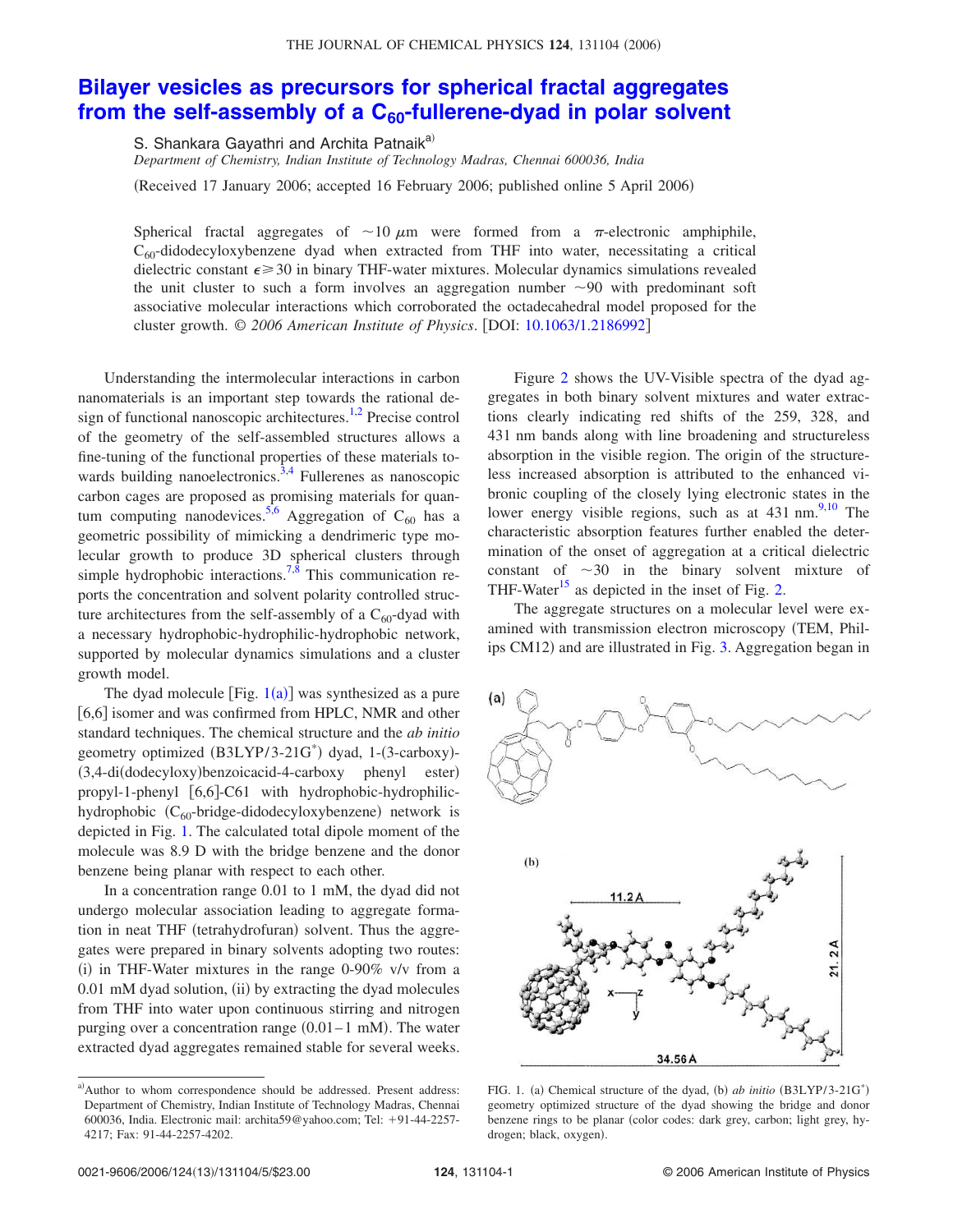

FIG. 2. Electronic absorption spectra of the dyad in binary THF-water mixtures and in water extraction. Inset shows the absorbance vs dielectric constant profile indicating the critical dielectric constant ( $\varepsilon \ge 30$ ) for aggregation in THF-Water mixture according to  $\varepsilon_{mix} = f_A \varepsilon_A + f_A \varepsilon_A$ ; *f* being the volume fraction of THF (A) and water (B), respectively.

60%-40% THF-water solvent with formation of fibers Fig.  $3(a)$ ]. On increasing the water concentration to 50%, spherical bilayer vesicle growth was observed upon immobilizing them on to carbon-coated copper grids. The vesicles are seen with a uniform diameter of  $\sim 90$  nm in Fig. 3(b) and their electron diffraction pattern in Fig.  $3(c)$  reveals them to be crystalline domains, indexed to a simple cubic lattice according to JCPDS File No. 79-1715. A cross-section of the shown open vesicles show two types of domains; (i) the outer thinner core-shell made of hydrophobic alkyl tails and (ii) the thicker central core-shell  $C_{60}$  cages with greater aggregation. The alkyl tail parts as a result of desolvation on TEM grids are less visible; nevertheless, the vesicles are mostly bilayers



FIG. 3. Transmission electron micrographs of (a)  $60\% -40\%$  (b)  $50\% -50\%$ THF-Water mixtures from 0.01 mM dyad solution (c) the diffraction pattern from b; (d) 0.01 mM and (e) 1 mM water extracted fractal aggregates (f) the diffraction pattern from e. Inset in (b) is a structure scheme for the bilayer vesicle.

with a  $C_{60}$  head-to-head conformation. The actual form assumed by an aggregate depends on the individual molecular constitution and can be explained by simple geometric considerations. In a first-order approximation, the geometry of a moderately amphiphilic molecule is described by the critical packing parameter '*p*' which is defined as the ratio of the hydrophobic volume  $(v_s)$  to the product of the head group area *(a)* and chain length *(l<sub>s</sub>)* as  $p = v_s / a_s l_s$ . The critical packing parameter determines the preferred curvature of the aggregate formed.<sup>11,12</sup> Thus, with a packing parameter of  $\sim$ 0.52 obtained from the molecular modeling, the dyad forms a truncated cone-shaped geometric packing favoring the formation of bilayer vesicles. Further these bilayer



FIG. 4. Snapshots focusing on typical interactions between a two-dyad molecule system at  $(a)$  0 ps,  $(b)$  0.4 ps,  $(c)$  $0.8$  ps, and  $(d)$  1 ps.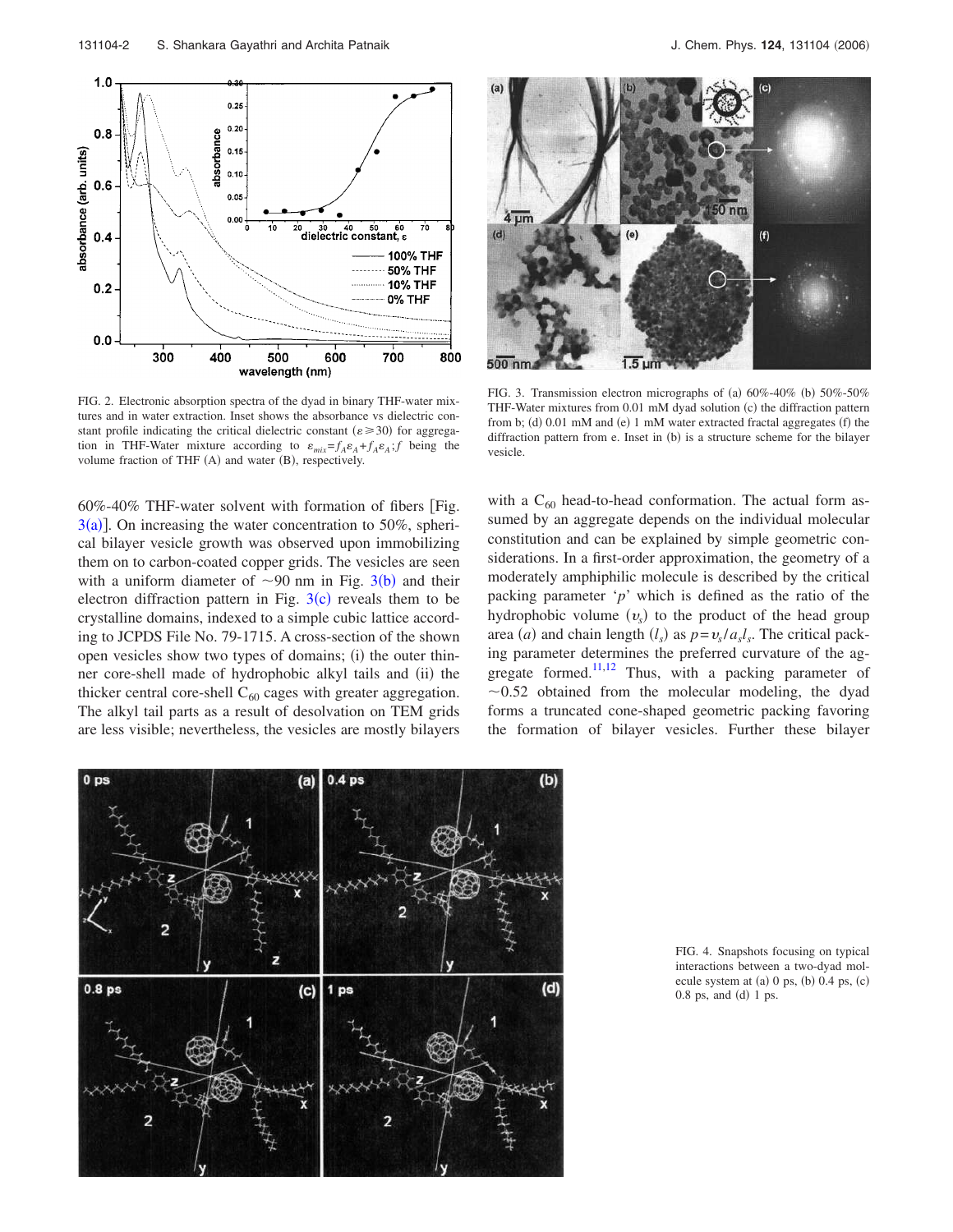TABLE I. Molecular parameters for the incoming dyad molecule at 0 and 1 ps simulation times with a part of dyad skeleton labeled for clarity.

| Parameter                                                                      | Atoms              | 0 <sub>ps</sub> | 1 <sub>ps</sub>     |
|--------------------------------------------------------------------------------|--------------------|-----------------|---------------------|
| Distance between $C_{60}$<br>of molecule 1 and bridge<br>benzene of molecule 2 | $C-C$              | $5\AA$          | $3.6\,\mathrm{\AA}$ |
| Dihedral angle                                                                 | C8-C7-O6-C5        | $0.5^\circ$     | $122.4^{\circ}$     |
|                                                                                | C4-O3-C2-C1        | $176.3^{\circ}$ | $-116.5^{\circ}$    |
| Angle                                                                          | $C4-O3-C2$         | $125.3^{\circ}$ | $119.1^{\circ}$     |
|                                                                                | C5-O6-C7           | $121.9^{\circ}$ | $128.8^{\circ}$     |
|                                                                                | $\frac{3}{2}$<br>4 | 5               | 8                   |

vesicles being irreversible, serve as precursors towards the formation of spherical dyad aggregates in highly polar conditions.

Following the above mentioned procedure, the water extracted dyad aggregates show well defined spherical clusters of diameter 120 nm as in Fig.  $3(d)$ . A ten fold increase in concentration resulted in the formation of giant fractal aggregates of micron size [cf. Fig.  $3(e)$ ]. A set of points is a fractal, if it exhibits self-similarity over all scales. Adopting to the Hausdorf box-counting method, the fractal structure in Fig.  $3(e)$  was analyzed. A fractal dimension of 1.85 led to a deduction of the aggregation mechanism to be diffusion limited



FIG. 5. (a) Space filling model of 90 molecule dyad cluster tending towards a spherical geometry. (b) Calculated energy (normalized to one molecule) of dyad clusters.

with a diffusion coefficient  $\sim 10^{-8}$  cm<sup>2</sup> s<sup>-1</sup> as against  $\sim$ 10<sup>-6</sup> cm<sup>2</sup> s<sup>-1</sup> for pristine C<sub>60</sub> aggregates.<sup>13,14</sup> The water extracted aggregate structure and dynamics were further investigated by dynamic light scattering experiments, which indicated the molecules to undergo a stretched exponential decay with time<sup>15</sup> and their sizes increased from 110 to 250 nm with increasing dyad concentration, complimenting the geometry and size obtained from TEM.

Theoretical calculations to deduce the structure of such water extracted dyad aggregates have been performed only on pristine  $C_{60}$  in literature,  $^{16,17}$  where the smallest unit cluster was found to be  $(C_{60})_{13}$ . Hence, a molecular dynamics simulation was performed to provide an insight into the molecular interactions leading to a definite aggregate geometry and size upon self-assembly. Simulations were performed using *Hyperchem's* (Hypercube Inc.) force field with Lennard-Jones interactions of the dyad atoms. The dyad structure was fully optimized using GAUSSIAN  $03^{18}$  program at B3LYP/3-21G\* level of theory. Molecular mechanics, using MM<sup>+</sup> force field was used to perform dynamics calculations in the NVE ensemble at constant temperature in vacuo. Simulations were carried out over 1 ps with a time step of 1 fs. Associative molecular interactions focusing on the van der Waals,  $\pi$ -stacking and electrostatic interactions, etc., were visualized at different simulation times upon approach of the second dyad molecule along the *z*-axis towards the first with a distance of 5 Å. This distance was used considering a nearest neighbor distance of  $\sim$ 1 nm adopted by a C<sub>60</sub> cubic lattice in the first coordination sphere. Polarization contribution from water was neglected owing to the fact that the dipole moment of the solvent water did not contribute to the dyad monomer's solubility in it. Further, columbic interactions in water bound system are exaggerated due to an insufficient screening by the SPC (single point charge) of the water molecule.<sup>19</sup> Figures  $4(a)$ - $4(c)$  illustrate the snapshots of spatial orientations of the two-molecule system at different simulation times. The  $\pi$ - $\pi$  interaction between the C<sub>60</sub> and the bridge benzene became predominant with negligible  $C_{60}$ - $C_{60}$  van der Waals interactions at 0.4 ps [cf. Fig. 4(b)]. The resultant structure in Fig.  $4(d)$  at 1 ps deviates drastically from its monomeric planar configuration between the bridge and the donor benzenes. Table I shows the change in molecular parameters with the approach of the second molecule clearly indicating the molecular interactions. However, with increasing number of dyad molecules tending to clus-



FIG. 6. The octadecahedral unit cluster of the dyad resulting from a specific arrangement of dyad molecules in a cube.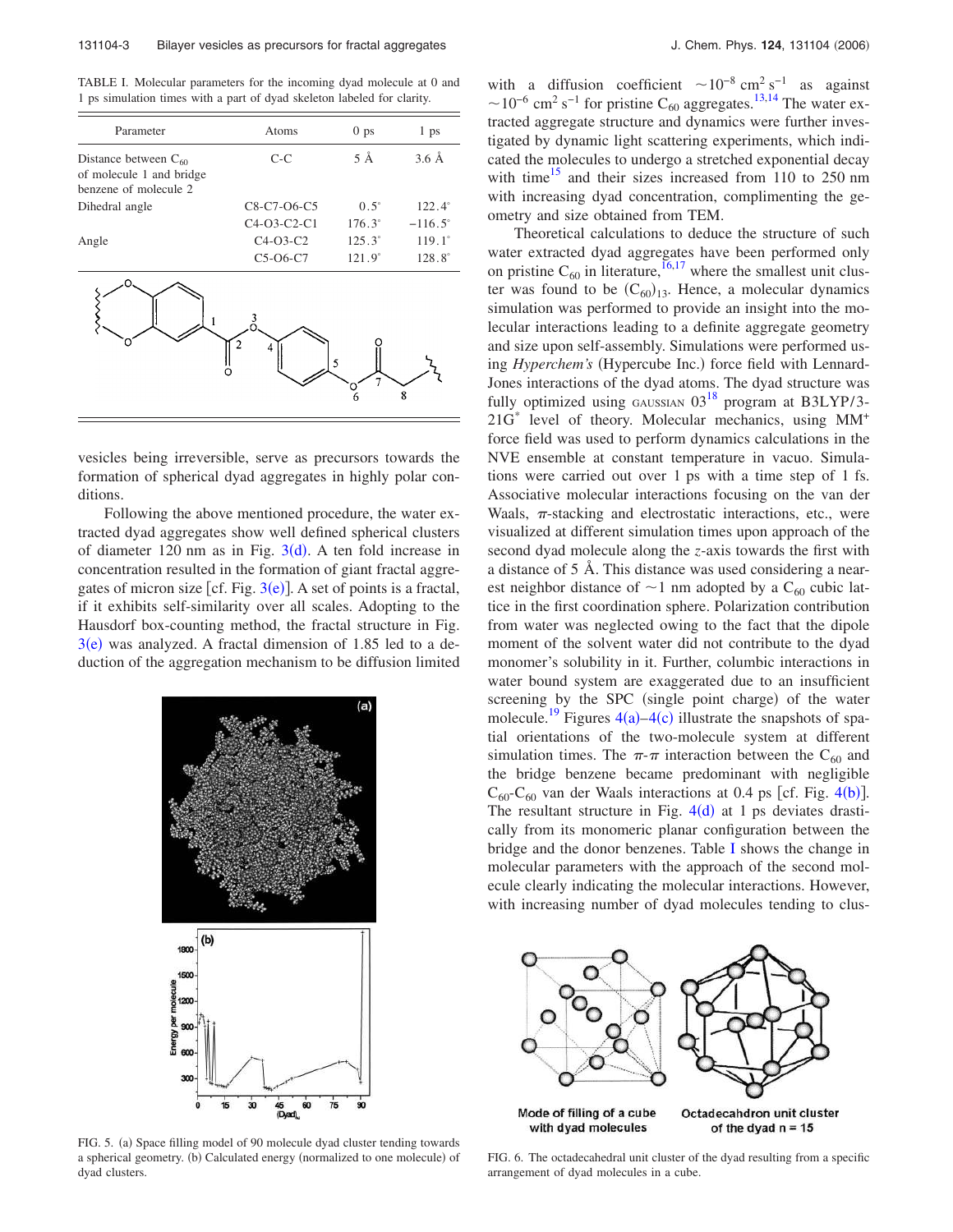TABLE II. A comparison of the aggregation numbers obtained from our proposed octadecahedral model and molecular dynamics calculations.

| No. of octadecahedra<br>stacked $(N)$ | No. of dyad<br>molecules in<br>aggregate according<br>to proposed model | No. of dyad<br>molecules in the<br>energy minimized<br>clusters |
|---------------------------------------|-------------------------------------------------------------------------|-----------------------------------------------------------------|
| 1                                     | 15                                                                      | 15                                                              |
| 2                                     | 25                                                                      | 25                                                              |
| 3                                     | 35                                                                      | 36                                                              |
| 4                                     | 42.45                                                                   | 41                                                              |
| 5                                     | 52,55                                                                   | 52                                                              |
| 6                                     | 59, 62, 65                                                              | 65                                                              |
| 7                                     | 69, 72, 75                                                              | 72                                                              |
| 8                                     | 76, 79, 82, 85                                                          | 78                                                              |
| 9                                     | 83, 86, 89, 92, 95                                                      | 90                                                              |

terize, the hydrophobic  $C_{60}$ - $C_{60}$  and  $C_{60}$ - $(CH_2)$ -chain interactions become prevalent. The computed energies of the clusters normalized per molecule in Fig.  $5(b)$  signify lowest energy configurations for aggregation numbers 15, 41, and 90; the latter tending towards a spherical cluster as shown in Fig.  $5(a)$ .

Considering a unit cluster  $(N)$  of the dyad aggregate with an aggregation number,  $n=15$  obtained with minimum energy from the molecular dynamics simulations, an octadecahedral model is proposed for the growth of the dyad clusters. In this model, a cube was arranged with dyad molecules at its corners, face centers and at the body center resulting in an octadecahedron with  $(dyad)_{15}$  unit as shown in Fig. 6. Using a Young's diagramlike approach, $20$  an array of these octadecahedra is stacked in various permutations from which increasing *N* in a periodic fashion gives different cluster numbers as listed in Table II. The combinations match very well with the aggregation numbers obtained from the molecular dynamics calculations.

The redox behavior of the water extracted aggregates spin coated on indium-tin oxide (ITO) electrode of  $0.5 \text{ cm}^2$ surface area is shown in Fig. 7. Although, fullerene derivatives dissolved in organic solutions form multiply charged



FIG. 7. Electrochemical behavior of the spin cast film of the 0.01 mM water extracted dyad aggregate on ITO electrode in acetonitrile. CE, Pt; RE, Ag/Ag<sup>+</sup>; SE, tetrabutylammonium hexafluorophosphate (0.1 M). Inset shows the reversible waves of the C61-acceptor on GC electrode.



FIG. 8. EPR signature of the radical anion  $(C_{61}^{1-})$  of the spin cast film of the 0.01 mM water extracted dyad aggregate on ITO electrode obtained by electroreduction.

anions upon reduction, the electrochemistry of their films are rather complicated.<sup>21,22</sup> With tetrabutylammonium hexafluorophosphate as the supporting electrolyte, the electrode exhibited redox responses that could be attributed to the generation of monoanion  $C_{60}^{1-}$  and the dianion  $C_{60}^{2-}$ . The potential cycling caused the irreversible appearance of  $C_{60}^{1-}$  and  $C_{60}^{2-}$ ions within the potential window of ITO electrode at halfwave potentials −0.83 and −1.19 V, anodically shifted with respect to the acceptor at −1.03 and −1.48 V. Literature reports on the redox properties of aggregates of  $C_{60}$  and its derivatives are scarce. However, cyclic voltammetric behavior of a supramolecular host-guest complex,  $C_{60}/\gamma$ -CD in water showed one-electron reduction waves corresponding to −0.62 and −1.03 V with the second reduction being irreversible.<sup>23,24</sup> The dyad clusters in the present study thus exhibit a good charge transport medium with a probable rectifying nature. In corroboration with these results, the EPR spectrum in Fig. 8 confirmed the presence of  $C_{60}^{1-}$  radical anion at  $g=1.986$  with a line width of 0.5 mT.

In conclusion, we have demonstrated that solvent polarity, molecular density and the method of preparation strictly govern the aggregate geometry and size, resulting in bilayer spherical nano-vesicles as precursors for the spherical clusters in a complete water extracted phase. Molecular dynamics simulations revealed such spherical clusters with aggregation number  $\sim$ 90 to have been formed predominantly from non-covalent interactions. Accordingly, an octadecahedral model was proposed for the dyad cluster growth. Following diffusion limited growth; the giant fractal aggregates with a fractal dimension 1.85 resulted from spherical clusters with a translational diffusion coefficient of  $\sim 10^{-8}$  cm<sup>2</sup> s<sup>-1</sup>. The above results thus represent a holistic approach towards establishing the structure and size, the dynamics and a probable potential application of the aggregates obtained from a suitable design of a donor-bridge-acceptor based fullerene-C<sub>60</sub>-didodecyloxybenzene dyad.

This work is supported by Department of Science and Technology (DST), Government of India under grant no. SP/ SI/H-37/2001.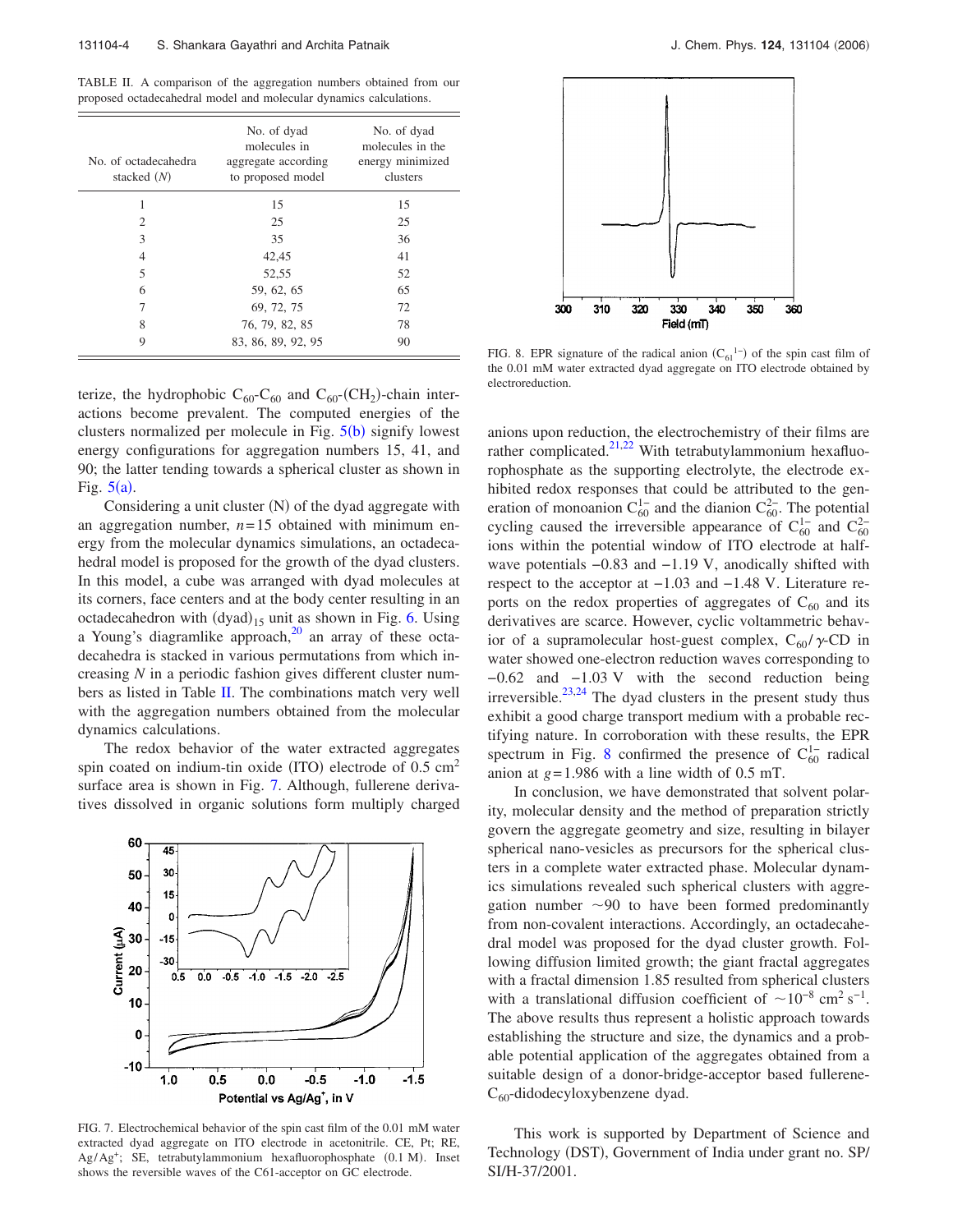- <sup>1</sup> J. Chen, M. A. Hamon, H. Hu, Y. Chen, A. M. Rao, P. C. Eklund, and R. C. Haddon, Science 282, 95 (1998).
- $2^2$ M. S. Dresselhaus, Annu. Rev. Mater. Sci. 27, 1 (1997).
- <sup>3</sup> J. F. Nirengarten, New J. Chem. **28**, 1177 (2004).
- <sup>4</sup> D. M. Guldi, F. Zerbetto, V. Georgakilas, and M. Prato, Acc. Chem. Res. 38, 38 (2005).
- <sup>5</sup>C. Meyer, W. Harneit, A. Weidinger, and K. Lips, Phys. Status Solidi B 233, 462 (2002).
- <sup>6</sup>W. Harneit, C. Meyer, A. Weidinger, D. Suter, and J. Twamley, Phys. Status Solidi B 233, 453 (2002).
- 7 T. Song, S. Dai, K. C. Tam, S. Y. Lee, and S. H. Goh, Langmuir **19**, 4798  $(2003).$
- <sup>8</sup>G. Angelini, P. De Maria, A. Fontana, M. Pierini, M. Maggini, F. Gasparrini, and G. Zappia, Langmuir 17, 6404 (2001).
- <sup>9</sup>G. Zerza, B. Rothler, N. S. Sariciftci, R. Gomerg, J. L. Segura, and N. Martin, J. Phys. Chem. B 105, 4099 (2001).
- <sup>10</sup>N. J. Kim, G. Jeong, Y. S. Kim, J. Sung, and S. K. Kim, J. Chem. Phys. 113, 10051 (2000).
- <sup>11</sup> J. N. Israelachvili, D. J. Mitchell, and B. W. Ninham, J. Chem. Soc., Faraday Trans. 2 72, 1525 (1976).
- <sup>12</sup>R. M. Pashley and M. E. Karaman, in *Applied Colloid and Surface* Chemistry (Wiley and Sons, West Sussex, England, 2004).
- <sup>13</sup> A. Bokare and A. Patnaik, J. Phys. Chem. B **107**, 6079 (2003).
- <sup>14</sup> A. Bokare and A. Patnaik, J. Chem. Phys. **119**, 4529 (2003).
- <sup>15</sup>S. S. Gayathri, A. K. Agarwal, K. A. Suresh, and A. Patnaik, Langmuir 21, 12139 (2005).
- <sup>16</sup>L. Bulavin, I. Adamenko, Y. Prylutsky, S. Durov, A. Graja, A. Bogucki, and P. Scharff, Phys. Chem. Chem. Phys. 2, 1627 (2000).
- <sup>17</sup>Y. I. Prilutski, E. V. Buzaneva, L. A. Bulavin, and P. Scharff, Carbon **37**, 835 (1999).
- <sup>18</sup>M. J. Frisch *et al.*, GAUSSIAN 03. Revision C.02, Gaussian, Inc., Wallingford, CT, 2004.
- $19$  J. J. L. Cascales, J. G. de la Torre, S. J. Marrink, and H. J. C. Berendsen, J. Chem. Phys. 104, 2713 (1996).
- <sup>20</sup>C. D. H. Chisholm, *Group Theoretical Techniques in Quantum Chemistry* (Academic, London, 1976).
- <sup>21</sup> J. Chlistunoff, D. Cliffel, and A. J. Bard, Thin Solid Films **257**, 166  $(1995).$
- $22 \overline{\phantom{a}}$ J. Davis, H. A. O. Hill, A. Kurz, A. D. Leighton, and A. Y. Safronov, Electroanal. Chem. 429, 7 (1997).
- <sup>23</sup>P. Boulas, W. Kutner, M. T. Jones, and K. M. Kadish, J. Phys. Chem. **98**, 1282 (1994).
- <sup>24</sup>P. L. Boulas, M. Gomez-Kaifer, and L. Echegoyen, Angew. Chem., Int. Ed. Engl. 37, 216 (1998).